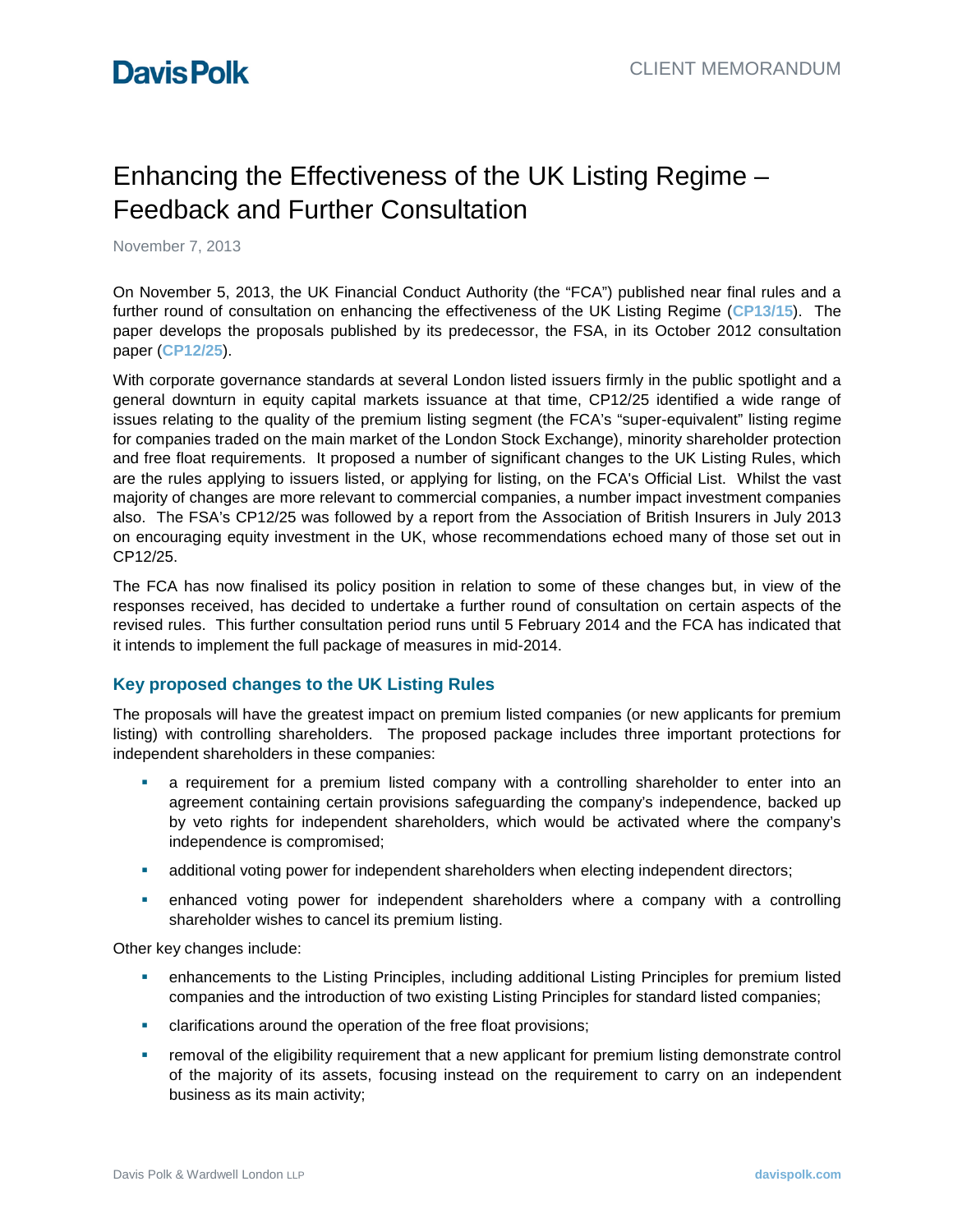# **Davis Polk**

- an obligation on premium listed companies to notify the FCA of non-compliance with certain continuing obligations; and
- a tightening of the more relaxed eligibility requirements for mineral and scientific research based companies seeking a premium listing.

### **Controlling shareholders and the relationship agreement**

#### **Definition of controlling shareholder**

A new definition of controlling shareholder has been introduced for consultation. A controlling shareholder would be a person who either on its own or with associates, together with persons "acting in concert" with them, controls 30% or more of the votes on all or substantially all matters at general meetings.

#### **Independence requirements**

Where a premium listed company has a controlling shareholder, the new rules require a written agreement to be entered into between them to ensure that the company is able to operate independently of that shareholder. Although voluntary relationship agreements between issuers and their controlling shareholders have been a feature of the London IPO market for many years, the FCA is now requiring these agreements to meet certain standards.

The agreement between a premium listed company and its controlling shareholder will need to expressly provide that (i) transactions with the controlling shareholder and its associates are conducted at arm's length and on normal commercial terms; (ii) the controlling shareholder and its associates do not take any action that would prevent the company from complying with its obligations under the Listing Rules; and (iii) no controlling shareholder or associate will propose or procure the proposal of a shareholder resolution which is intended to or appears to be intended to circumvent the proper application of the Listing Rules. These provisions are referred to as the 'independence provisions'.

As a continuing obligation, a premium listed company will need to comply with the requirement for such an agreement at all times. The company's annual report will need to contain a statement by the board of directors that the company has entered into the required agreement and that the independence provisions have been complied with throughout the financial year, or give a description of non-compliance (including confirmation that the FCA has been informed of such non-compliance).

#### **Enhanced oversight**

The FCA is consulting further on new enhanced oversight measures if (i) a premium listed company has failed to put a documented agreement in place with any controlling shareholder; (ii) an independence provision contained in any such agreement is not complied with; or (iii) an independent director does not agree with the related statements in the annual report.

If any of these situations arise, all subsequent transactions with the relevant controlling shareholder must undergo prior independent shareholder approval, regardless of the size of the transaction, until the next annual report where the board is able to make a clean statement of compliance in relation to the entire preceding financial year. If implemented, this will mean that independent shareholders will be able to veto all transactions between the company and its controlling shareholder regardless of their size or nature, creating a powerful sanction against breaches of the new regime.

The FCA is not pursuing the proposals in CP12/25 to require material changes to the relationship agreement to be subject to an independent shareholder vote and for the agreement itself to be available in the annual report or elsewhere.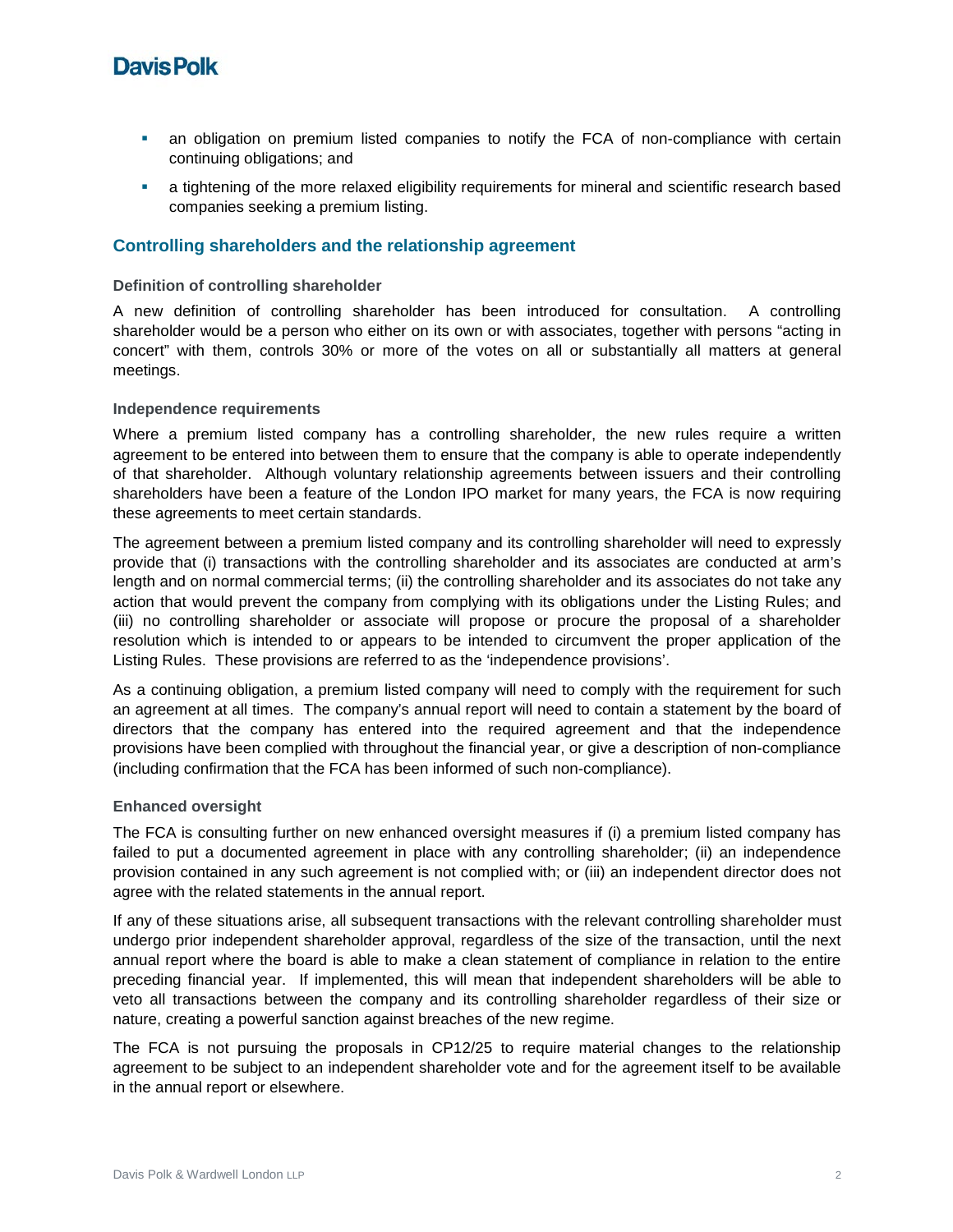# **DavisPolk**

### **Controlling shareholders and board composition**

The "comply or explain" regime under the UK Corporate Governance Code stipulates that for FTSE 350 companies, at least half of the board, excluding the chairman, should be independent, and that the chairman should be independent on appointment. The proposed changes to the Listing Rules strengthen the influence of independent shareholders in relation to independent director appointments.

Premium listed companies with a controlling shareholder will be required to implement constitutional changes that provide for a dual-voting structure for the election of independent directors, with separate approvals by the shareholders as a whole and also by the independent shareholders. If the results of these two votes conflict, a further, single, majority vote may take place not less than 90 days later. This proposal remains unchanged from CP12/25.

However, the FCA is no longer proposing the requirement that the board of directors of a premium listed company with a controlling shareholder will need to comprise a majority of independent directors, as it accepts that the proposal could be disproportionate and that it is the quality of independent directors that is important rather than the number. As such, there is a new proposal for premium listed companies with controlling shareholders to disclose enhanced information to shareholders at the time that independent directors are put forward for election by shareholders, in particular to make them aware of any existing or previous relationship between the independent directors and controlling shareholders and to describe how the company has determined that the proposed director is independent.

The rules for companies with controlling shareholders impact both applicants at the eligibility stage for premium listing and on a continuing basis once listed (including existing premium listed companies).

### **Transfer and cancellation of listing**

As the protections of premium listing fall away after a listing is cancelled, the FCA is presenting a new proposal, alongside the option to retain the current rules, to give independent shareholders additional voting power when a company with a controlling shareholder wishes to proceed with a cancellation. In such circumstances, cancellation would require the approval of a majority of votes of the independent shareholders also. Similar rules would apply on a transfer from a premium listing to a standard listing.

#### **Other changes affecting all premium listed companies**

#### **Free float**

The Listing Rules currently require a company to have at least 25% of its shares in public hands (known as the 'free float' requirement). The FCA is consulting on new guidance to be more explicit about the limited circumstances where it may use its existing power to modify the 25% free float requirement where it considers that there is sufficient liquidity for the market to operate properly.

The revised guidance put forward is slightly less prescriptive than in CP12/25: the FCA will look at the number and nature of shareholders as one of the factors in determining whether a modification is appropriate (a number of 100 shareholders is no longer specified), as well as whether the expected market value of the shares in public hands at admission exceeds £100 million (previously £250 million). The reference in CP12/25 to a free float of less than 20% being acceptable only in exceptional circumstances has been removed as the FCA does not wish to set a new floor.

Amendments have been made to what are treated as "shares in public hands" – including guidance that shares subject to a lock up of longer than 180 days will be excluded from the calculation of the free float. The FCA is also proceeding with its proposed new guidance clarifying that individual fund managers in a group may be treated separately for free float calculation purposes, provided that investment decisions with regard to the acquisition of shares are made independently. The guidance will also clarify that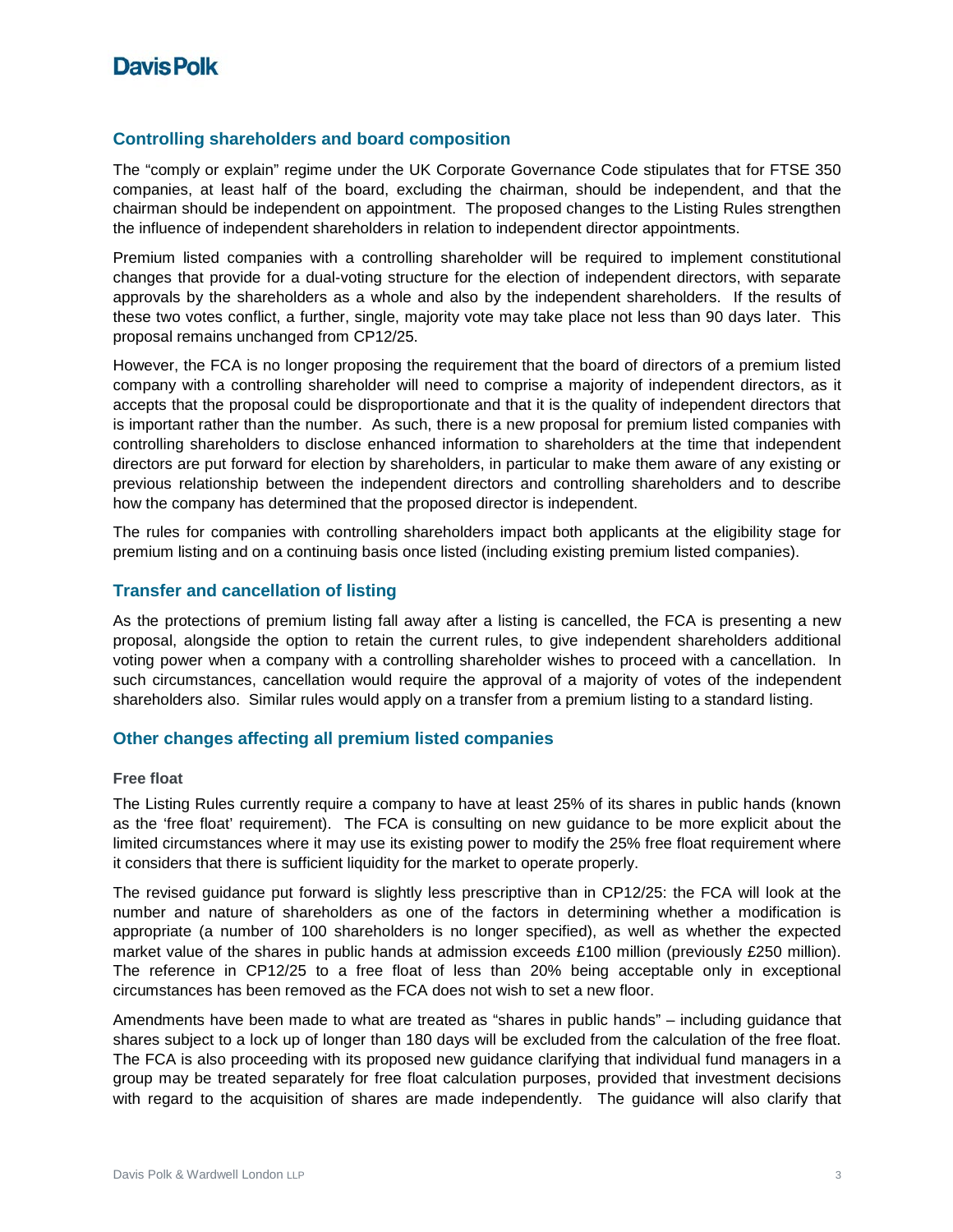# **Davis Polk**

financial instruments that give a long economic exposure to shares but that do not control the buy or sell decision in respect of those shares would not be treated as an interest for free float calculation purposes.

#### **Independent business**

The existing eligibility rule requiring a new applicant to demonstrate that it controls the majority of its assets and has done so for a three-year period will be removed. Instead the focus will be on the company being able to demonstrate that it will be carrying on an independent business as its main activity - which will be tested at the time of eligibility and will remain as a continuing obligation. The FCA is no longer proposing the eligibility requirement put forward in CP12/25, which would have required an applicant to control the majority of its business. The new rules will take into account the level of control an issuer has over its businesses as part of the overall assessment of whether an independent business is present. The FCA will add guidance describing a number of factors that may indicate where a company may fail to satisfy the independent business requirement.

#### **Structural changes to prevent avoidance**

Two new Listing Principles will be introduced for premium listed companies: (i) all equity shares in a class listed must carry an equal number of votes; and (ii) where more than one class of shares is listed, the aggregate voting rights of the shares in each class should be broadly proportionate to the relative interests of those classes in the equity of the issuer. This proposal remains unchanged from CP12/25.

The FCA has also confirmed its intention to apply two of the current Listing Principles to companies with a standard listing (including those companies with listings of GDRs or debt securities), meaning that standard listed companies must now "take reasonable steps to establish and maintain adequate systems and controls" and "deal with the FCA in an open and co-operative manner". Until now, the Listing Principles have applied only to premium listed companies.

In addition, to ensure that corporate structures cannot be used to evade the protections for shareholders provided by the Listing Regime, the FCA is proposing (subject to further consultation) a new requirement that only holders of premium listed shares may vote on matters that require shareholder approval by virtue of the company's premium listing (that is, excluding votes of holders of unlisted share classes in the company). Examples include the need for shareholder approval for significant transactions and related party transactions.

#### **Additional continuing obligations**

There are new continuing obligations including that (i) a premium listed company must notify the FCA without delay if it no longer complies with certain continuing obligations relating to eligibility or if there is any non-compliance with any of the independence provisions (as described above); and (ii) a company's annual report must set out all the disclosures required by LR 9.8.4R (such as details of LTIPs) in a single identifiable section.

If a company finds itself unable to comply with any of the continuing obligations set out in LR 9.2 (which include eligibility requirements that have continuing effect and the new independence requirements, as well as compliance with the Disclosure and Transparency Rules and the Model Code, amongst other matters), it should consider seeking a cancellation of listing or applying for a transfer of its listing category. Early consultation with the FCA would be appropriate in these circumstances.

In addition, although the FCA is no longer pursuing its proposal to require more fulsome disclosures in relation to smaller related party transactions in a company's annual report, it is consulting on changes to the regime for smaller related party transactions set out in chapter 11 of the Listing Rules. Changes proposed include removing its pre-vetting role in relation to such transactions and requiring that details of smaller related party transactions be announced to the market immediately rather than waiting for the next annual report to disclosure them.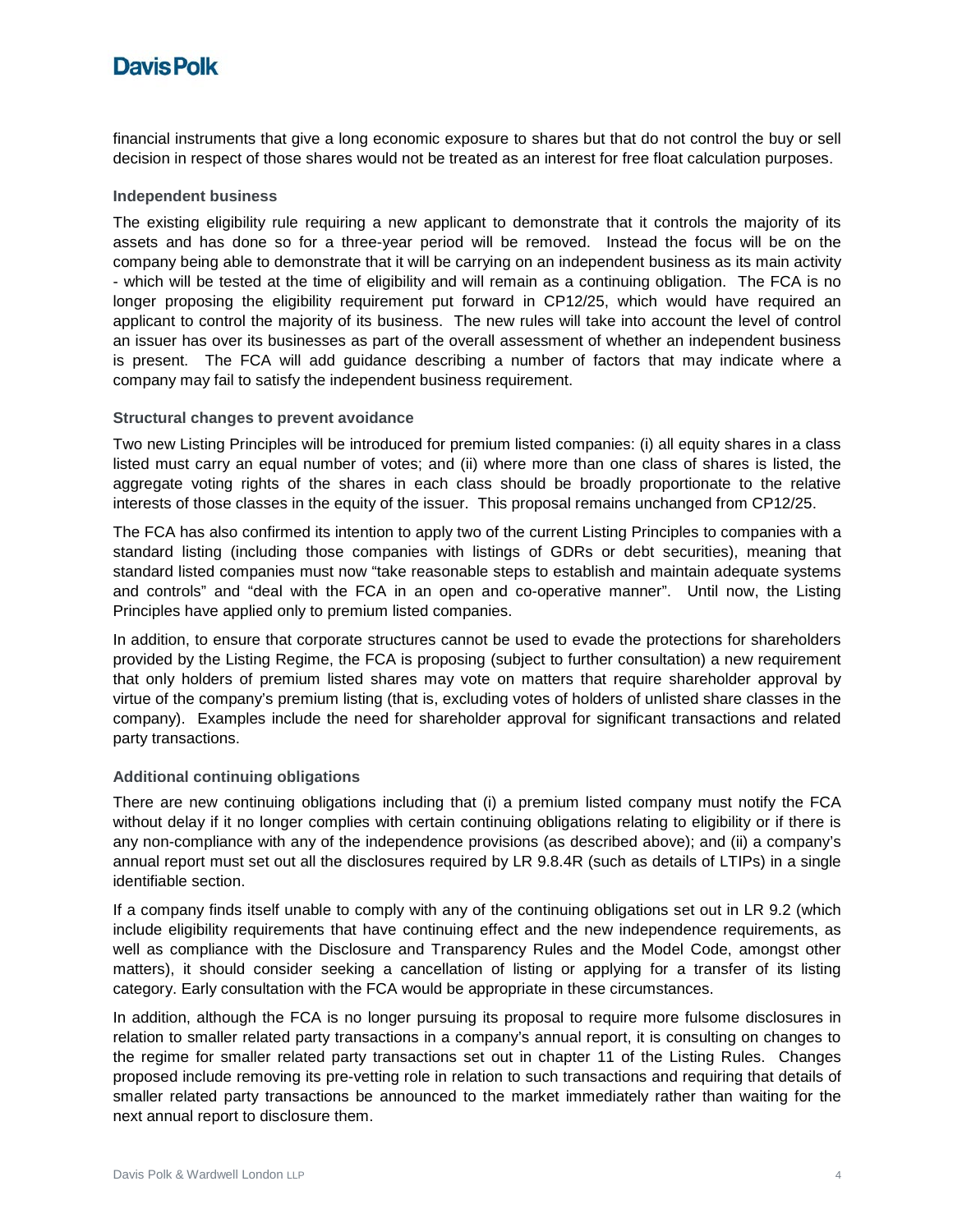# **Davis Polk**

#### **Mineral and scientific research based companies**

Historically, in light of the fact that mineral and scientific research based companies often do not have revenue earning records and may have unconventional corporate structures (for example, co-venturing on mineral projects), the eligibility requirements for such companies have been more flexible. However, the changes to the Listing Rules will mean that, in the case of both mineral and scientific research based companies, the rules relating to controlling shareholders will apply, as will the eligibility requirement that a new applicant is able to demonstrate that it will be carrying out an independent business as its main activity.

### **Transitional provisions**

A number of transitional provisions are proposed to smooth the introduction of the new rules. The FCA proposes that existing premium listed companies with a controlling shareholder will have a period of six months to put a relationship agreement in place, or amend an existing agreement to include the required independence provisions. The same period will apply to premium listed companies that acquire a controlling shareholder in the future. The FCA is proposing to give companies until the next general meeting (for which notice has not already been given) after the proposals are effective to change their constitutions to allow the election of independent directors under the dual voting structure, and to adopt the new dual independent director election arrangements. For the requirement that only premium listed shareholders can vote on the matters required by the listing rules that apply only to premium listed companies, a period of two years from implementation is proposed. And finally, the requirement for a standalone section in the annual report dealing with independence will apply to financial years ending after a three month period from the implementation date.

#### **Impact of the changes**

According to the FCA there are presently some 50 premium listed companies that have a controlling shareholder or have structured themselves in a way that would not comply with the voting arrangements proposed. These companies in particular will need to work closely with their sponsors and other advisers to navigate the impact of the changes once they become effective. As to whether the changes will strengthen the premium listing brand as intended, this remains to be seen.

If a company is contemplating an IPO in 2014, it will need to take these requirements into account when formulating its corporate governance arrangements.

If you have any questions regarding the matters covered in this publication, please contact any of the lawyers listed below or your regular Davis Polk contact.

| <b>Will Pearce</b>     | +44 20 7418 1448 | will.pearce@davispolk.com      |
|------------------------|------------------|--------------------------------|
| <b>Simon Witty</b>     | +44 20 7418 1015 | simon.witty@davispolk.com      |
| <b>Dan Hirschovits</b> | +44 20 7418 1023 | dan.hirschovits@davispolk.com  |
| Victoria Kershaw       | +44 20 7418 1022 | victoria.kershaw@davispolk.com |